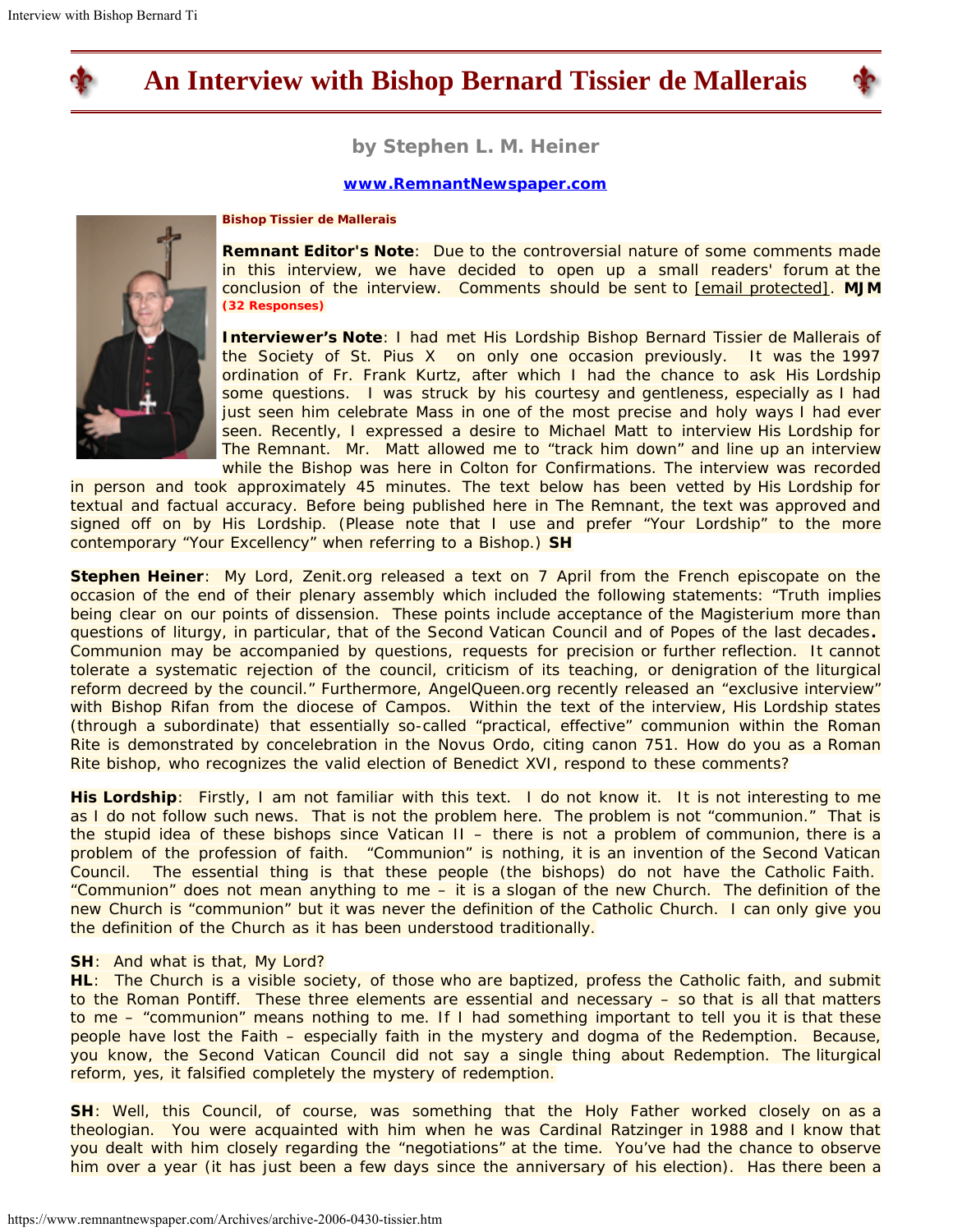# *change in his words, actions, or tone since he has become the Holy Father?*

**HL**: I knew him as a negotiator, who wanted to reconcile us, to reintroduce us into the Conciliar Church. He was thus to me, a man of intelligence, interested in the project of "re-integration." We avoided his initiatives. But now he is the Pope and he has special graces, but he doesn't use those graces because he does not do anything for the Church. It has been a year now, and he has done nothing!

# **SH**: *It has been said that he feels a certain guilt about 1988, because externally he appeared to be "fighting for" the Society. Do you feel this is true?*

**HL**: He was honestly persuaded that we were outside the Church and that he had the duty to reintroduce us to the Church. This is of course, ridiculous, because we are not outside the Church. We never have been. This was a great desire for him (reconciliation). This was some months before my consecration to Bishop. But now he is the Pope! He should do something for the Church! But he does nothing!

**SH**: *So you have seen nothing concrete that he has done, My Lord?* **HL**: No, nothing.

**SH**: *In the recent consistory he increased the voting power of Europe at the expense of the other parts of the Church. It is said that he wants Europe to again take the reins of leadership for the Church. But Europe is infected with the rise of Islam. In the wake of the recent riots and a February excerpt in DICI website regarding the rise of Islam in Europe, what is the state of the Church in Europe? Is Europe prepared to take the reins, so to speak?*

**HL**: This is not a question regarding Benedict XVI; this is a question of the governments in Europe allowing Islam to grow unchecked. The French government, for example, practically invites these Muslims to France. The government wants to control their religion, so they make regulations and laws in order to control it. The bishops do not see this danger – well, they are contradictory. On one side they see the danger and they do not want to give them (the Muslims) the churches (to be used as mosques). And on the other hand, they say that Christians and Muslims must reconcile – that there is no difference between the religion of Christians and Muslims, and that Islam is a very "tolerant" religion. So, they are completely contradictory with themselves.

**SH**: *You would say that this is the attitude of the bishops in Germany, France, Switzerland—there is no difference?*

**HL**: Yes, absolutely no difference. They are completely contradictory. They see the danger – because they will be obliged (under French law regarding public buildings) to give empty churches to the Muslims. But then they say that Islam is very good, and tolerant.

**SH**: *Well, then, Benedict's "European project" has many obstacles. You said that you saw him as a negotiator. Bishop Fellay recently said that he is very closely tied up with the Council. What are the main ideas that this Holy Father holds that are at odds with Tradition?*

**HL**: Collegiality, for instance. He wants to rule the Church *with* the bishops, *with* the cardinals. He becomes unable to rule the Church. This is evident because he has been the Pope for one year and he has done nothing! Collegiality paralyzes him. Voila – yes, collegiality paralyzes the Pope.

**SH**: *And he is willing to be paralyzed?*

**HL**: Yes, he believes it (in collegiality)!

**SH**: *Regarding ecumenism, it is said that he was not happy about Assisi…*

HL: Ecumenism is another thing; yes, it was said that he despised Assisi, but we are not sure, and now he has gone into the synagogue many times, with the Jews, so, it is not clear…because he has an inclination towards the Jewish religion.

**SH**: *Did he not reduce the independence of the Franciscans at the Basilica (of Assisi)?* **HL**: Yes, but this is not a major matter.

**SH**: *When I was on the phone with Bishop Fellay to clarify a quote from his conference in Denver, I had transcribed (I did not tape the event) that "He (Benedict) believes that the secular state is the preferred mode of existence within the Catholic view of social organization." Bishop Fellay corrected me by saying "it is the only mode of existence." Are these not always the "big three" topics? That is*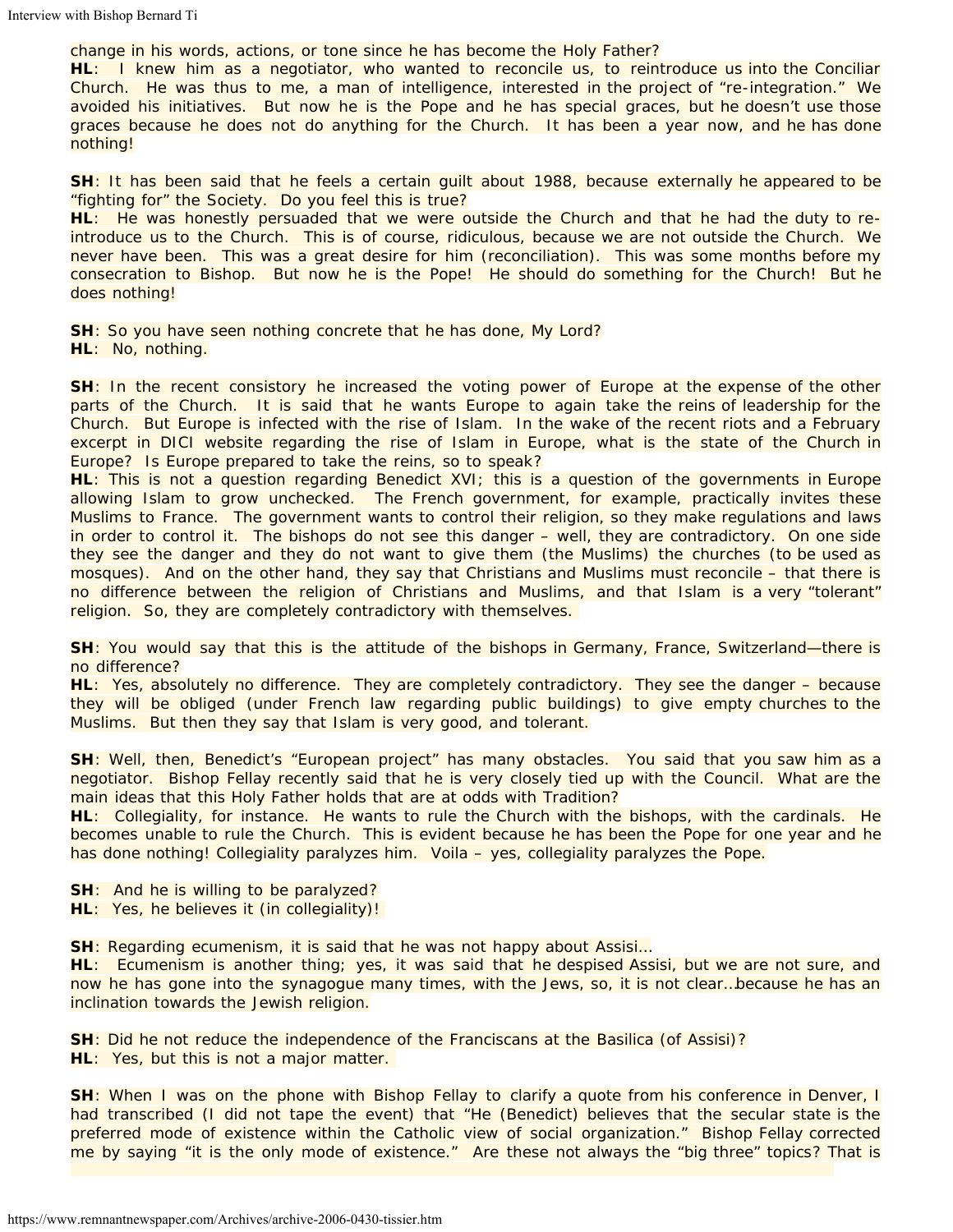*to say, collegiality, ecumenism, religious liberty? Is he not completely committed to these ideas?* **HL**: Yes, he is committed to these three *errors.* Regarding religious liberty he is almost exactly like John Paul II. They are convinced that no government can be Catholic, that no government can acknowledge Jesus Christ as true God. This is, of course, contrary to Catholic teaching, specifically the teaching of Pope Pius XI, in *Quas Primas*.

**SH**: *Yes, and the Syllabus…*

**HL**: Yes, but the Syllabus was in the 1860s and *Quas Primas* was in 1925, so it is not so old – so outdated, as they would like to say.

**SH**: *Well, I have some more personal questions for you. I recently read your work on the Archbishop. You knew him so well. Were there any surprises for you in writing and researching this work?*

**HL**: My great surprise was the *great affection and respect that all these progressive fathers had for him* – even if they did not agree with him – it was amazing. They respected him so much for his Christian, his Catholic personality. All of them testified to this when I met them – this – they *loved* him, even though they did not understand him. *Because, truly, they could not reconcile the gentleness, the charity, the frankness, and yet, on the other hand, his strength in the Faith.* They could not reconcile this.

**SH**: *If they saw His Grace's Christian personality, how did they not see his Christian conclusions?* **HL**: Because they were liberal, hence they could not understand that a man could be so kind and yet so strong at the same time.

SH: You are coming up on your 18<sup>th</sup> anniversary of consecration. What have been your thoughts *about the episcopate? That is to say, what did you not expect in June of 1988?*

**HL**: My great surprise is that the crisis in the Church has been so long. We had prayed that the good Lord would send us a truly Catholic Pope, a holy Catholic Pope, just a few years after my consecration, and here we are, 19 years, and it is the same. It is a great disappointment. The crisis lags, and we have to continue to fight. That is the great difficulty – not for me, but for the faithful especially. The faithful have to be heartened, they must be encouraged not to be fatigued, to be tired. *We must continue to fight.*

**SH**: *So in your role as a bishop you must travel all around the world to see the faithful. What is a common link between the traditionalist faithful?*

**HL**: I think it is the great esteem for large Catholic families – that is common. The grace of Christian marriage and the desire to have many children – they understand that the future of the Church and the future of their homeland revolve around a fruitful marriage. And that is the grace of Archbishop Lefebvre – that, and the Holy Mass. That is what he preached.

**SH**: *My Lord, the General Chapter of the Society is this summer…* **HL**: Ah, yes.

**SH**: *There is some confusion among the faithful as to whether someone who has been the General Superior may be elected again. For example, Fr. Schmidberger has been Superior General – can he be so again?*

**HL**: Yes, there is no limitation.

**SH**: *Yes, Fr. Schmidberger was Superior General after you were consecrated, so you, as a bishop, had to report to a priest. I think the feeling among the faithful was, that once Bishop Fellay was elected, that a bishop would continue on in that position, as opposed to a simple priest. Is this true? Well, let me be more specific without asking you for a prediction. Is it likely that the situation of having a bishop as Superior General will continue?*

**HL**: No, it is not normal. Actually, the most normal thing would be for a simple priest to be Superior General.

#### **SH**: *Why do you say that, My Lord?*

**HL**: Because it is in our constitutions, and because the existence of bishops within our Society is something extraordinary – not foreseen. It is not normal – so I think it would be very normal for a simple priest to be Superior General, and I would be ready to obey, to submit, to him.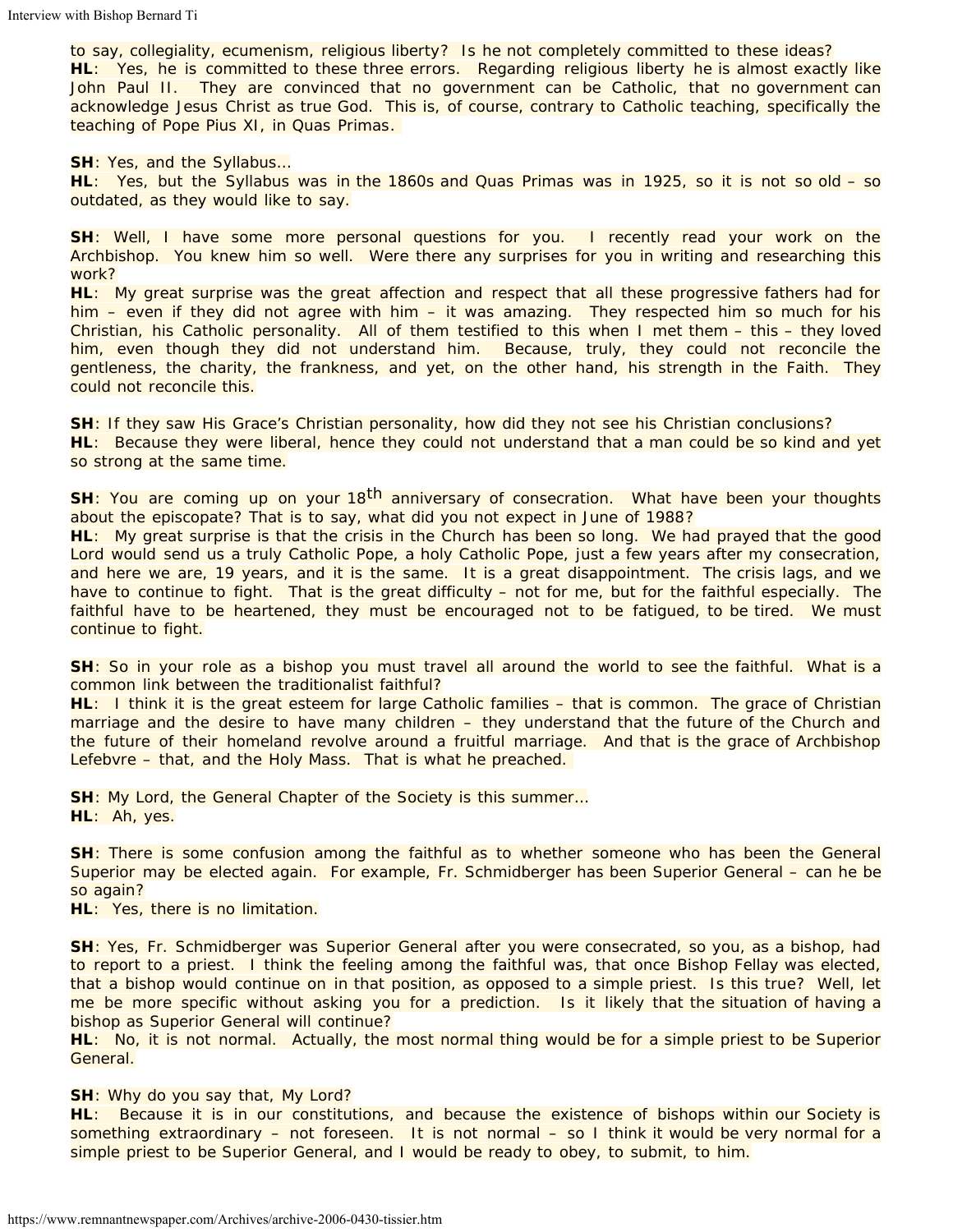**SH**: *So it is an extraordinary situation for the Society to have bishops, but you can accommodate yourself to the idea of reporting to a priest – well, obviously you did so with Fr. Schmidberger. Let me ask you to clarify this: the constitutions do not prevent a previous Superior General from being reelected?*

**HL**: No.

**SH**: *So Bishop Fellay could be re-elected.* **HL**: Yes.

**SH**: *There are always troublemakers, especially on the Internet, who quote so-called anonymous "inside sources" who often know really nothing, and who seem to seek to splinter the Society by talking about a so-called "schism within the Society" if and when Bishop Fellay were to make a "deal" with Rome. My question is this: when Bishop Fellay speaks, or makes a statement, does he so "on behalf of the bishops" of the Society?*

**HL**: No. I would say he speaks as the Superior General of the Society. Simply that.

**SH**: *So, as bishops your primary role is…*

**HL**: To give Confirmations and do Ordinations, simply. That is the role that Archbishop Lefebvre gave us. So we have no "leading role" in the Society, *per se*, we simply submit to the Superior General.

**SH**: *So, if there were to be a restoration within the Church, the bishops within the Society would not be necessary?*

**HL**: If there were Catholic bishops in Catholic seats, no, we would not be necessary.

**SH**: *My Lord,* The Angelus *recently reprinted a study by Fr. Pierre-Marie, O.P. which postulated that the new rite of consecration for bishops was valid – something which has been under some discussion of late since the Holy Father is the first pope to have been consecrated a bishop in the New Rite. There are, circulating on the Internet, statements that the Archbishop doubted the validity of the new rites of episcopal consecration…*

**HL**: No, no, no. He never discussed the matter, never. No, no.

**SH**: *So there has never been a question in the Society about the validity of any of the new sacraments?*

**HL**: Archbishop Lefebvre never discussed the validity of episcopal consecrations.

**SH**: *No, not about the episcopacy?*

**HL**: I do not know his mind on this subject. The New Rite regarding episcopacy, he did not know it. He did not study these matters – or read it. Because, simply, he continued with the Old Rite.

**SH**: *I think I have one more question: where is the Society growing the fastest in the world?* **HL**: The essential thing is that we re-establish Catholic families, Catholic schools, these are the great means of the growth of the Catholic Church. Indeed, many of our priests come from our schools. We insist to our faithful that they send their children to Catholic schools.

**SH**: *Well, that's all my questions, my lord. Now, when I type this I want to make sure all my quotes are accurate, so I will send you a transcript before you go to Veneta…*

**HL**: No, no, these questions, you have not addressed the essential things – I appreciate your questions but you did not touch anything essential in your questions.

**SH**: *What more, My Lord?*

**HL**: Well, for instance, that this Pope has professed heresies in the past! He has professed heresies! I do not know whether he still does.

**SH**: *When you say "has professed," do you mean he still does?* **HL**: No, but he has never retracted his errors.

**SH**: *But My Lord, if he has not retracted them, does he not still retain them? Of what are you speaking? Can you be more specific? I must admit I am no theologian and I have not read any of his works. Was this when he was a cardinal?*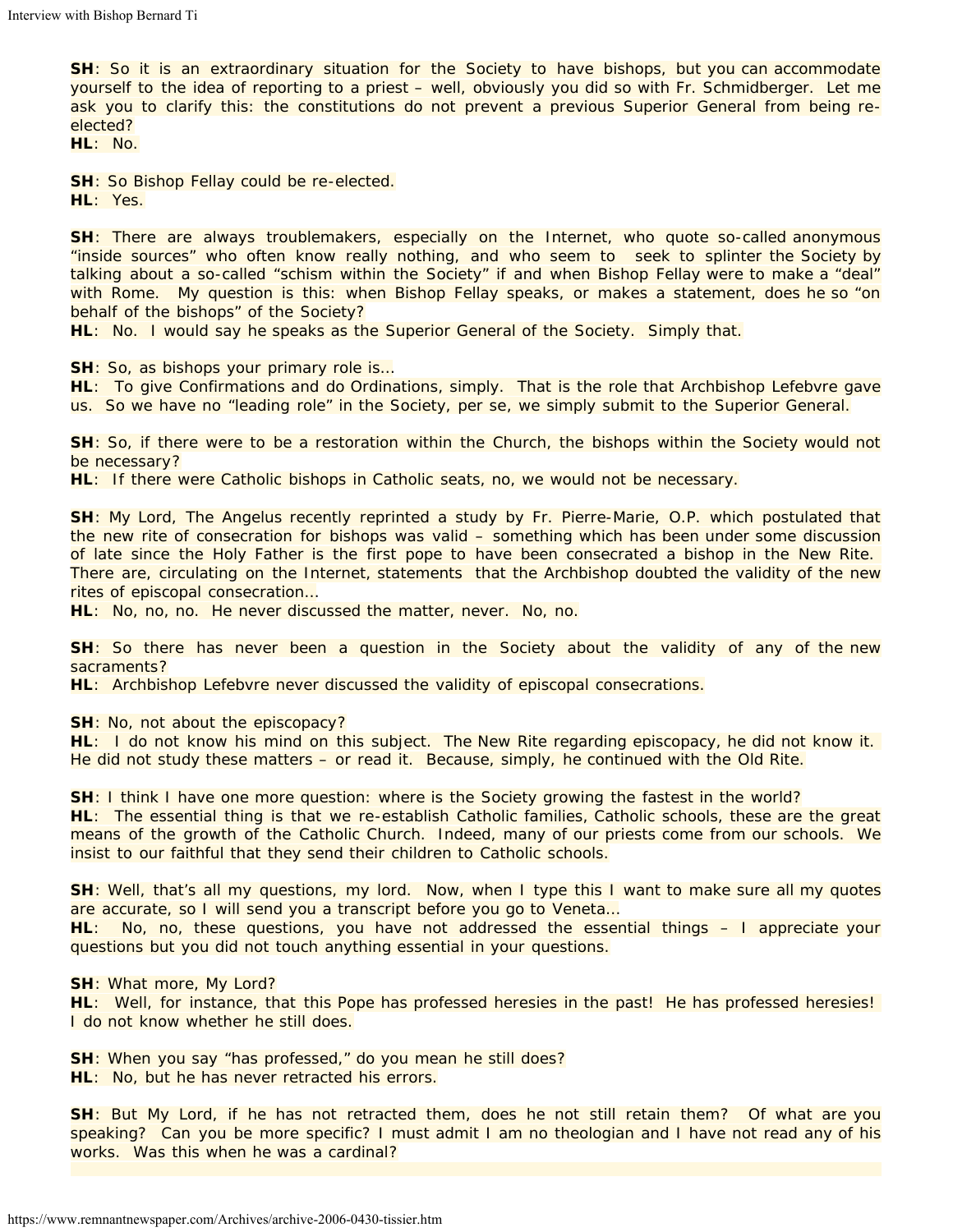**HL**: It was when he was a priest. When he was a theologian, he professed heresies, he published a book full of heresies.

**SH**: *My Lord, I need you to be more specific, so we can examine the matter.*

**HL**: Yes, sure. He has a book called *Introduction to Christianity*, it was in 1968*.* It is a book full of heresies. Especially the negation of the dogma of the Redemption.

**SH**: *In what sense, My Lord?*

**HL**: He says that Christ did not satisfy for our sins, did not – atone – He, Jesus Christ, on the Cross, did not make satisfaction for our sins. This book denies Christ's atonement of sins.

**SH**: *Ah, I'm not sure I understand…*

**HL**: He denies the necessity of satisfaction.

**SH**: *This sounds like Luther.*

**HL**: No, it goes much further than Luther. Luther admits the sacrifice…the satisfaction of Christ. It is worse than Luther, much worse.

**SH**: *My Lord, I must return to the beginning of this line of questioning: are you saying he is a heretic?* **HL**: No. But he has never retracted these statements.

**SH**: *Well, then, what would you say, My Lord, that it was "suspicious," "questionable," "favoring heresy"?*

**HL**: No, it is clear. I can quote him. He rejects *"an extremely rudimentary presentation of the theology of satisfaction (seen as) a mechanism of an injured and reestablished right. It would be the manner with which the justice of God, infinitely offended, would have been reconciled anew by an infinite satisfaction…some texts of devotion seem to suggest that the Christian faith in the Cross understands God as a God whose inexorable justice required a human sacrifice, the sacrifice of his own Son. And we flee with horror from a justice, the dark anger of which removes any credibility from the message of love"* (translated from the German version, pages 232-233).

**SH**: *What other heresies, My Lord?*

**HL**: Many others. Many others. He has put up doubts regarding the divinity of Christ, regarding the dogma of the Incarnation…

**SH**: *This cannot be true…*

**HL**: It is very true. He re-reads, re-interprets all the dogmas of the Church. This is it. This is what he calls the "hermeneutic" in his discourse of 22 December 2005.

**SH**: *This hermeneutic is also known as the "living tradition…" It would interpret existing doctrines in new lights…*

**HL**: Yes, exactly. According to the new philosophy, the idealist philosophy of Kant.

**SH**: *These are very strong words, My Lord, but yet, the Society is not sedevacantist…* **HL**: No, no, no, no. He is the Pope…

**SH**: *But these are strong words…*

heresies.

**HL**: *Ecclesia supplet.* The Church supplies. It is even in the code of canon law: "in case of doubt, the Church supplies the executive power." He is the Pope. *Ecclesia Supplet.* But we must know he has professed heresies.

**SH**: *My Lord…has there been such a dark time in Church history?* **HL**: That is difficult to say. I would not say such a thing. It is sufficient to say that he has professed

**SH**: *My Lord, I must emphasize that the paper I am writing for has wide circulation in the English speaking world…are these the words you wish to use?*

**HL**: Yes. Yes. I have read Joseph Ratzinger, and have read his books. I can assure you that it is true.